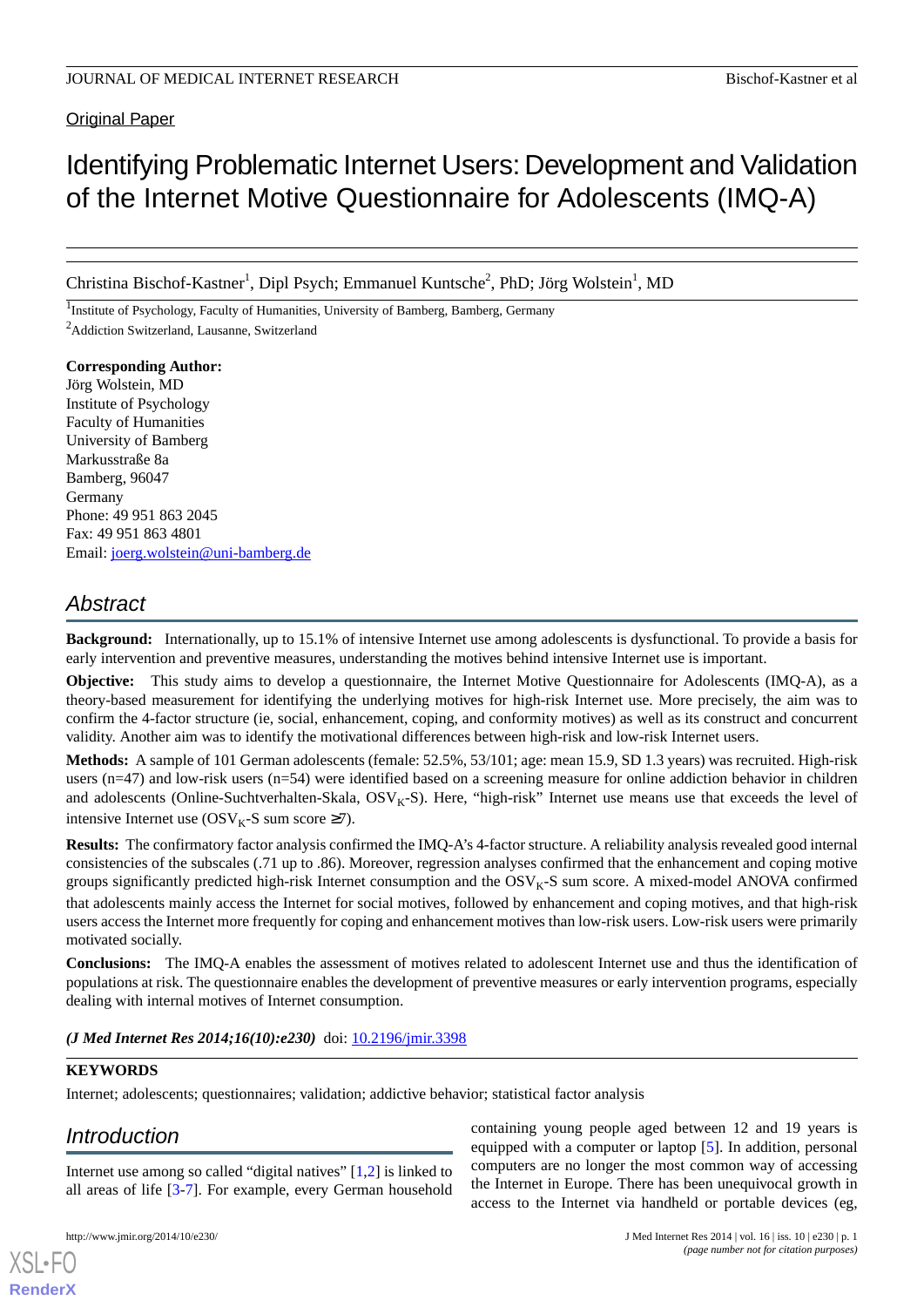touchpads and smartphones), showing that the Internet is now accessible to everyone  $[3,5]$  $[3,5]$  $[3,5]$ . Therefore, we can assume the existence of a generation that has grown up with the latest technologies from a very young age [[1](#page-8-0)[,2](#page-8-1)] and that Internet use is an extremely widespread phenomenon. This situation can be clearly explained by the fact that the Internet is a convenient source of information, social contacts, education, shopping, and recreational activities [[6](#page-9-1)[-10](#page-9-2)] that simplifies everyday life.

The Internet also has a negative side. The inclusion of Internet Gaming Disorder in Section III of the *Diagnostic and Statistical Manual of Mental Disorders* (Fifth Edition) (*DSM-5*) [\[11](#page-9-3)] illustrates the relevance of Internet addiction. Furthermore, different studies in several countries show that for 1.2% to 15.1% of cases, the intensive Internet use of adolescents can be classified as problematic [\[12](#page-9-4)-[17\]](#page-9-5). Initial results from longitudinal studies even give rise to the suspicion that the disorder is highly stable [\[18](#page-9-6)].

To provide a basis for early intervention and preventive measures, we need to understand how the frequent Internet use of approximately 8% of adolescents becomes a problematic or dysfunctional behavior. Regarding the relationship between the Internet and all areas of life [\[5](#page-8-3)-[7\]](#page-9-0) and the suggested *DSM-5* criteria for Internet addiction [[11\]](#page-9-3), the duration someone spends online does not appear to be a valid criterion. Thus, getting to know the motives behind adolescent Internet consumption is important.

Concerning motives for media use in general, McQuail [[19](#page-9-7)[,20](#page-9-8)] assumes 4 basic motives: information, personal identity, integration and social identity, and entertainment, the latter covering relaxation, emotional relief, recreation, and more. Recent research regarding the motivations of Internet use in particular found the existence of instrumental motives, such as information seeking and social interaction, as well as a relationship between personality types and Internet use [[6](#page-9-1)[,21](#page-9-9)-[28\]](#page-9-10). For example, Amiel and Sargent developed the Internet Motives Questionnaire [[21\]](#page-9-9), which measures the 4 instrumental motive groups interpersonal/communication utility, entertainment utility, information utility, and convenience.

There are, however, a number of gaps in current research. First, not much is known about affectivity, which plays an important role in understanding problematic Internet use. In fact, there are instruments for measuring Internet addiction and instrumental motives for using the Internet. In 1998, for example, Young [[29\]](#page-9-11) developed the first instrument for measuring Internet addiction, the Internet Addiction Test (IAT), which was translated into various languages and validated in different samples [\[30](#page-9-12)[-33](#page-10-0)]. Also, the previously mentioned Internet Motives Questionnaire assesses motives that are more instrumental as they target the affective function the Internet serves for adolescents.

According to the motivation model of McClelland [[34\]](#page-10-1), affective change is assumed to be the driving force behind human behavior. Hence, striving for positive affect and escaping or relieving a dysphoric mood is seen as the basis of motivational (Internet) behavior and thus, according to the *DSM-5*, a criterion for Internet use disorder [[11\]](#page-9-3).

Second, none of the studies were based on a theoretical framework defining the dimensionality of motives for Internet use a priori. One exception is the Motives for Online Gaming Questionnaire (MOGQ) [[35\]](#page-10-2). The MOGQ is based on a theoretical approach, although this model was developed by observing online players. Thus, the questionnaire is specific to Internet gaming and, therefore, not applicable to Internet use motives in general.

One promising approach that includes affectivity and allows the classification of the motivation behind human behavior was proposed by Cox and Klinger [[36,](#page-10-3)[37\]](#page-10-4). The Motivational Model of Alcohol Use assumes that people display a certain behavior to achieve expected or desired effects [[38](#page-10-5)[-42](#page-10-6)]. Motives can be classified by means of the valence and the source of the expected affective change. The valence is either positive (ie, to increase positive feelings) or negative (ie, to decrease negative feelings); the source can be internal (eg, in respect to one's own bodily sensations) or external (eg, in respect to significant others). Crossing these 2 dimensions results in the 4 motive categories enhancement, coping, conformity, and social as shown in [Table](#page-1-0) [1](#page-1-0) [\[40](#page-10-7)-[44\]](#page-10-8).

motives for Internet consumption (as described previously), it is likely that Cox and Klinger's motivational model can be

Consequently, based on the DMQ-R and the motivational model by Cox and Klinger [\[36](#page-10-3),[37\]](#page-10-4), the aim of this study is to develop the Internet Motive Questionnaire for Adolescents (IMQ-A) (see [Multimedia Appendices 1](#page-8-4) and [2\)](#page-8-5) as a theory-driven conceptualization and to validate it in a sample of German adolescents in a Web-based data collection conducted in the summer of 2011. More specifically, the following hypotheses are tested: (1) The IMQ-A 4-factor model has an adequate fit,

<span id="page-1-0"></span>**Table 1.** Classification of drinking motives based on the Motivational Model of Alcohol Use by Cox and Klinger [[36](#page-10-3)[,37\]](#page-10-4).

| Source   | Positive valence    | Negative valence   |
|----------|---------------------|--------------------|
| Internal | Enhancement motives | Coping motives     |
| External | Social motives      | Conformity motives |

applied to Internet use.

Based on this 4-dimensional model, Cooper [\[38](#page-10-5)] developed the Drinking Motive Questionnaire (DMQ-R; German, French, and Italian version by Kuntsche et al [[39\]](#page-10-9)), which comprises 5 items per dimension. Although originally developed to understand alcohol use, the DMQ-R with its 4 motivational factors has already been successfully adapted to several behaviors beyond alcohol use (eg, gambling [[41\]](#page-10-10), sexual risk-taking behavior [\[42\]](#page-10-6), and listening to music [[43\]](#page-10-11)). Given the success of previous adaptation attempts, the fact that McQuail's [[19](#page-9-7)[,20](#page-9-8)] basic motives for using media in general are reflected in the 4-dimensional model of Cooper [[38\]](#page-10-5) and the current state of research that assumes social interactions and conformity as

 $XSJ \cdot F$ **[RenderX](http://www.renderx.com/)**

http://www.jmir.org/2014/10/e230/ J Med Internet Res 2014 | vol. 16 | iss. 10 | e230 | p. 2 *(page number not for citation purposes)*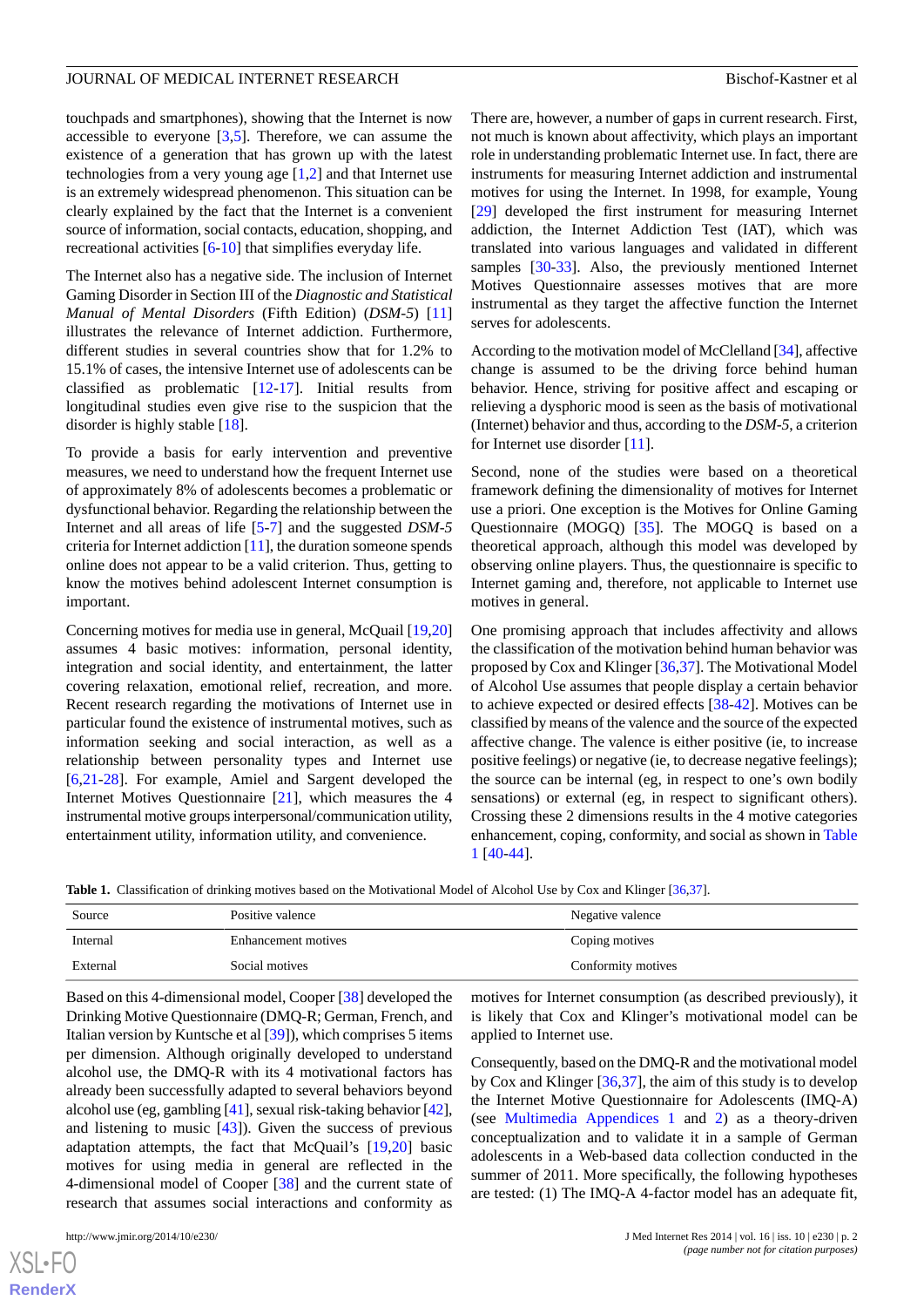(2) every subscale of the IMQ-A (coping, enhancement, social, and conformity motives) has at least satisfactory internal consistency, (3) based on evidence from studies on alcohol use [[38](#page-10-5)[,39](#page-10-9)] and gambling [\[41](#page-10-10)], we expect enhancement and coping to be associated with high-score Internet use, but not social or conformity motives, and (4) problematic and nonproblematic Internet users differ with regards to their motives for going online.

# *Methods*

#### **Pretest**

To examine the usefulness and quality of the IMQ-A, 70 students (female: 71%, 50/70; age: mean 15.90, SD 0.89 years) from 2 schools in Bamberg (Bavaria, Germany) completed a paper-and-pencil questionnaire in January 2011. The students had to answer the 20 items of the initial IMQ-A as well as questions concerning the comprehensibility of the items and the usefulness of the questionnaire. This allowed duration, comprehensibility of the content, and linguistic matching with the target group to be examined. Following the evaluation, particular items were adapted based on feedback from the students.

#### **Study Design**

Data were collected in a Web-based survey from June to<br>September 2011 using the free software package September 2011 using the free software package onlineFragebogen [[45\]](#page-10-12). Online questionnaires are usually characterized by good acceptance among adolescents, high data quality, and external validity, particularly when participants complete the questionnaire voluntarily and without temporal constraint [[46](#page-10-13)[,47](#page-10-14)].

The participants were recruited in the German districts of Thuringia, Saxony, and Bavaria through posters, a press release, Facebook, various sports and youth clubs in Bamberg (Bavaria), and broadcasts by local radio stations. Interested individuals were included in a mailing list and provided with an automatically generated personal link required to log in to the study's website. Strict confidentiality and anonymity were guaranteed. Participants had to answer every question before proceeding to the next page.

After completing all 8 pages, adolescents wishing to take part in a random prize draw for a chance to win 1 of 3 Apple iPod Shuffles were invited to enter their email address. The email address was saved separately from the information collected in the questionnaire.

### **Participants**

In total, 107 adolescents participated in the study. However, 6 participants were excluded because they were outside of the defined age range (14 to 19 years). The final sample consisted of 101 adolescents (age: mean 15.85, SD 1.33 years). Characteristics of the sample are shown in [Table 2.](#page-3-0)

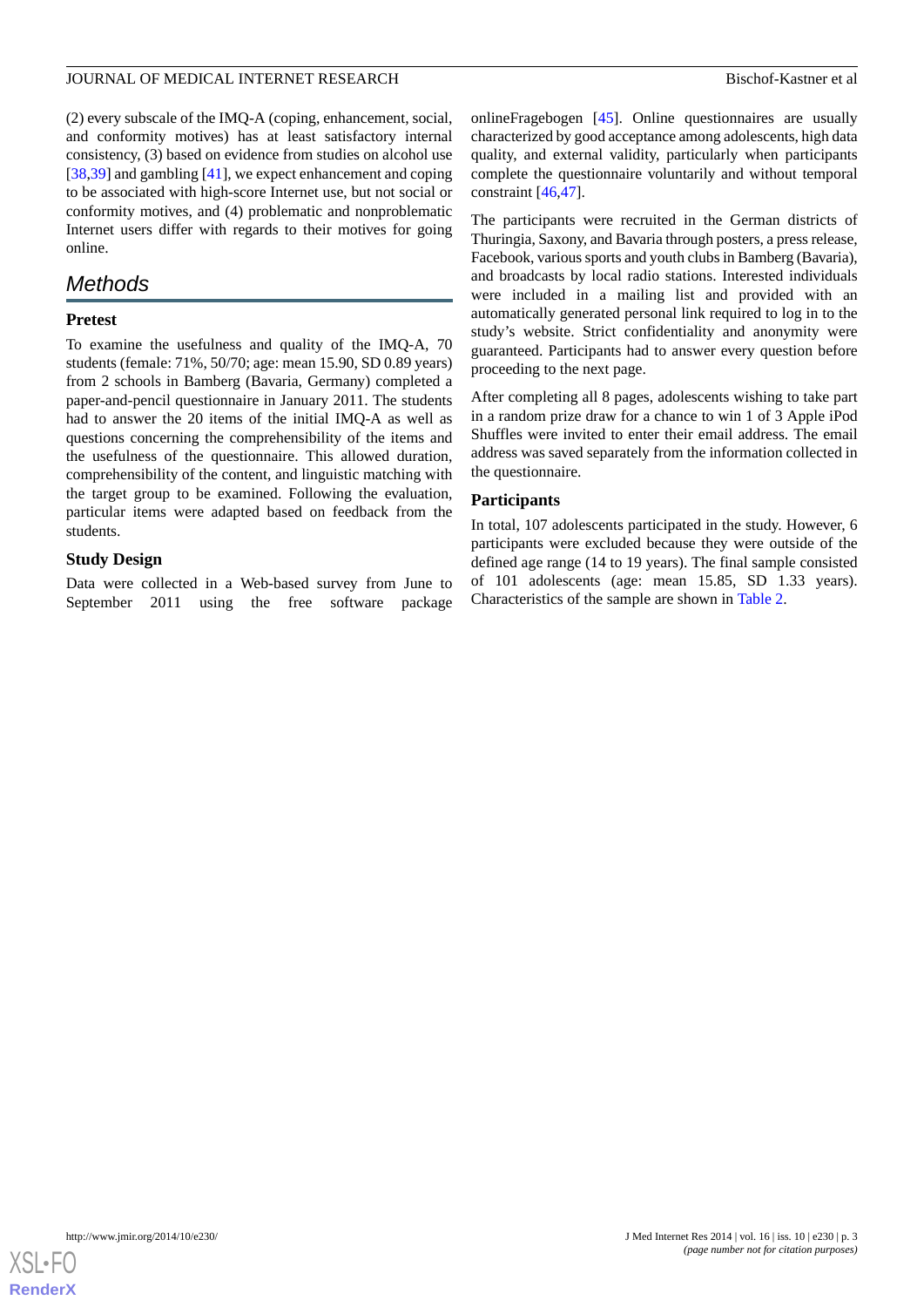# **JOURNAL OF MEDICAL INTERNET RESEARCH** Bischof-Kastner et al

<span id="page-3-0"></span>Table 2. Sample information concerning demographics and general aspects of Internet use (N=107).

| Characteristics with prevailing response options     | $n$ (%)   |
|------------------------------------------------------|-----------|
| <b>Sex</b>                                           |           |
| Female                                               | 53 (52.2) |
| Male                                                 | 48 (47.8) |
| Occupation                                           |           |
| Student                                              | 88 (87.1) |
| Trainee                                              | 6(5.9)    |
| Job-hunting/apprenticeship-hunting                   | 4(4.0)    |
| Student at university                                | 2(2.0)    |
| Employed part-time                                   | 1(1.0)    |
| Type of school/ educational qualifications           |           |
| High school                                          | 62(61.4)  |
| Secondary/junior high school                         | 38 (37.6) |
| Other                                                | 1(1.0)    |
| Type of Internet access <sup>a</sup>                 |           |
| Own computer/laptop                                  | 80 (79.2) |
| Web-enabled mobile phone                             | 34 (33.7) |
| Parental computer/laptop                             | 21(20.8)  |
| School computer/laptop                               | 12(11.9)  |
| Parental control of Internet use                     |           |
| Yes                                                  | 18 (17.8) |
| No                                                   | 83 (82.2) |
| <b>Online frequency</b>                              |           |
| Daily                                                | 90(89.1)  |
| 2-3 times per week                                   | 10(9.9)   |
| Once a week                                          | 1(1.0)    |
| Online activities <sup>a</sup> (very often or often) |           |
| Entertainment (eg, music, videos, pictures)          | 96 (95.1) |
| Online communities (eg, Facebook)                    | 94 (93.1) |
| Information research                                 | 86(85.1)  |
| Messenger (eg, ICQ, Skype)                           | 59 (58.4) |
| Email contact                                        | 53 (52.5) |
| Chatting (eg, chat forums)                           | 47(46.6)  |
| Shopping                                             | 21(20.8)  |
| Online games (eg, Wow, strategy games)               | 20(19.8)  |
| Online banking                                       | 4(4.0)    |
| Online gambling                                      | 0(0.0)    |
| Online sex offers                                    | 0(0.0)    |

<sup>a</sup> Multiple answers possible.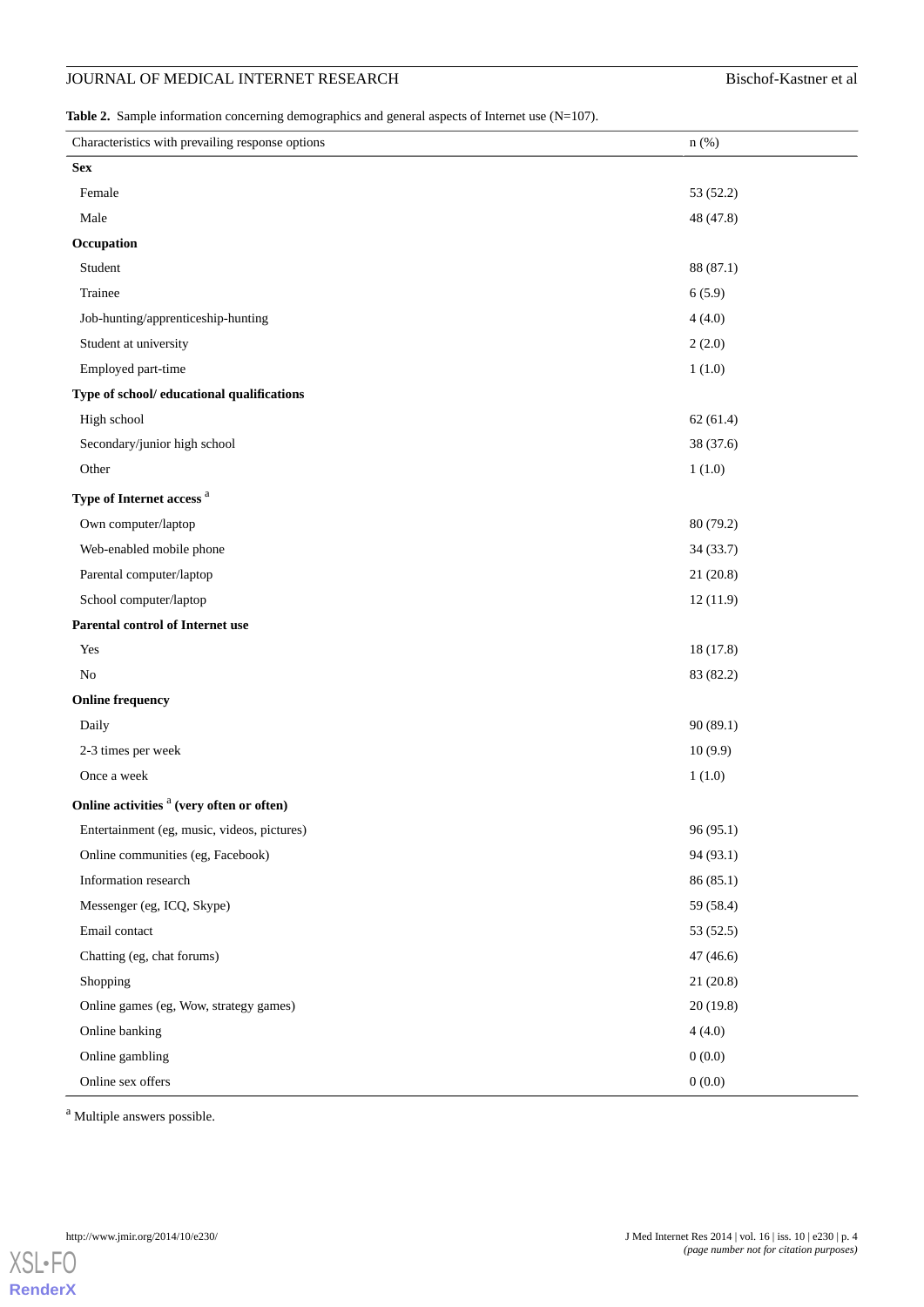#### **Measures**

#### *Demographics and General Aspects of Internet Use*

This questionnaire contains information about age and the characteristics mentioned in [Table 2.](#page-3-0)

# *Screening Measure for Online Addiction Behavior in Children and Adolescents*

The Online-Suchtverhalten-Skala ( $OSV<sub>K</sub>-S$ ) [[48\]](#page-10-15) (also Wölfling K, Müller KW, Beutel ME, unpublished data, 2009) used in this study is a German self-report measure for recording the addiction-like use of various Internet applications. This questionnaire was designed based on the screening scale for computer gaming behavior (Screener zum Computerspielverhalten; CSV-R) [\[49](#page-10-16)] and the international classification criteria (*DSM-IV* [[50\]](#page-10-17); ICD-10 [\[51](#page-10-18)]) for substance addictions [[9\]](#page-9-13) (also Wölfling K et al, unpublished data, 2009). The 16 items of the diagnostic module inquire about usage frequency, potential negative consequences of Internet use and pathological consumption patterns. With the help of 14 of these diagnostic items, a score can be computed that classifies the online behavior into the categories low-key, intensive, problematic/abusive, and addicted/pathological. In this case, however, only a subdivision into high-risk and low-risk Internet users was used. Here the risk for being prone to Internet addiction is meant. Therefore, in each case 2 categories were rolled into 1 (low-key and intensive to low-risk; problematic and addicted to high risk). Consequently, a cut-off point of approximately 7 points was used for group assignment.

Owing to the satisfactory to excellent results for psychometric characteristics, such as reliability ( $\alpha$ =.88), construct and factorial validity and clinical usefulness, the  $OSV<sub>K</sub>-S$  is a promising instrument for Germany [[52](#page-10-19)] (also Wölfling K et al, unpublished data, 2009).

# *Internet Motive Questionnaire for Adolescents*

Based on the Drinking Motive Questionnaire Revised (DMQ-R) [[38](#page-10-5)[,39](#page-10-9)], the introduction is worded as follows: "Think of all the times you have been online during the last 12 months; how often do you go online..." Subsequently, 20 items measuring 4 dimensions were presented. Assuming the transferability of the statements, 12 items were taken from the DMQ-R without rewording (eg, "to forget your worries"); 8 items were adapted with regard to Internet use (eg, "because it improves parties and celebrations" was changed to "to improve contact with friends and acquaintances"). Each of the 5 items per dimension (ie, enhancement, coping, social, and conformity) were rated on a 5-point relative frequency scale with answer categories ranging from "(almost) never" (coded as 1) to "(almost) always" (coded as 5).

# **Statistical Analyses**

Because some of the items of IMQ-A were adapted from a drinking motive questionnaire, we first conducted an explorative factor analysis using SPSS version 20 (IBM Corp, Armonk, NY, USA).

Confirmatory factor analysis (CFA) was used to confirm the 4-factor structure and construct validity of the 16-item IMQ-A. The CFA was performed with SPSS Amos version 20 using the Bollen-Stine bootstrap correction to account for nonnormal distribution [\[53](#page-10-20)]. Errors were allowed to correlate. To evaluate the model fit, the fit indices chi-square divided by degrees of freedom (reduced chi-square,  $\chi^2_{\text{red}}$ ), comparative fit index (CFI), Tucker-Lewis index (TLI), root mean square error of approximation (RMSEA), and standardized root mean squared residual (SRMR) were used. The parsimony measurement  $\chi^2_{\;\rm red}$ suggests an acceptable fit with values between 1 and 2 [[54\]](#page-10-21), whereas CFI and TLI should show values greater than .90 [[55\]](#page-10-22). Regarding RMSEA and SRMR, results lower than .10 were sought; values ranging from .05 to .08 were treated as acceptable fit, and figures between .08 and .10 as moderate fit [\[55](#page-10-22),[56\]](#page-10-23).

Cronbach alpha values were used as a measure of internal consistency for which values greater or equal to .9, .8, and .7 are considered as excellent, good, and acceptable, respectively [[53,](#page-10-20)[57\]](#page-10-24).

To test concurrent validity of the IMQ-A, multiple regression was performed with the 4 motive groups as independent variables. Due to the dichotomy of the dependent variable high-risk Internet use, a logistic regression was performed. In the second model, a multiple linear regression, the  $OSV<sub>K</sub>-S$  sum score was the dependent variable.

Differences in the 4 motive dimensions in the entire sample and among high-risk and low-risk users were tested using a 2 (high-risk vs low-risk users)  $\times$  4 (motive dimension) mixed-model analysis of variance (ANOVA). Whenever an overall effect or an interaction was significant, post hoc tests (Bonferroni) were conducted to determine whether high-risk or low-risk users differed on a motive dimension. Descriptive analyses and the mixed-model ANOVA were performed using the SPSS 20.0 statistical software package.

# *Results*

# **Descriptive Statistics**

Descriptive results show that 47 of 107 participants (46.5%) were identified as high-risk users and 54 (53.5%) as low-risk users. The groups did not differ significantly in age, but did in gender and education ([Table 3\)](#page-5-0). Most high-risk users were male (32/47, 68%), and high school and secondary school students were equally represented (18/47, 38% each). By contrast, the low-risk users were mostly female (38/54, 70%) and grammar school students (44/54, 81%). Significant differences between the 2 groups were also found in terms of variables regarding the Internet behavior of the respondents (eg, online duration) ([Table 3](#page-5-0)).

Although no significant differences emerged regarding the duration of use on weekends, online frequency, and parental control, a higher online duration on weekdays was reported by high-risk users. This pattern also became apparent when examining the regular online duration (high risk: mean 2.63, SD 1.61 hours; low risk: mean 1.77, SD 0.96 hours).

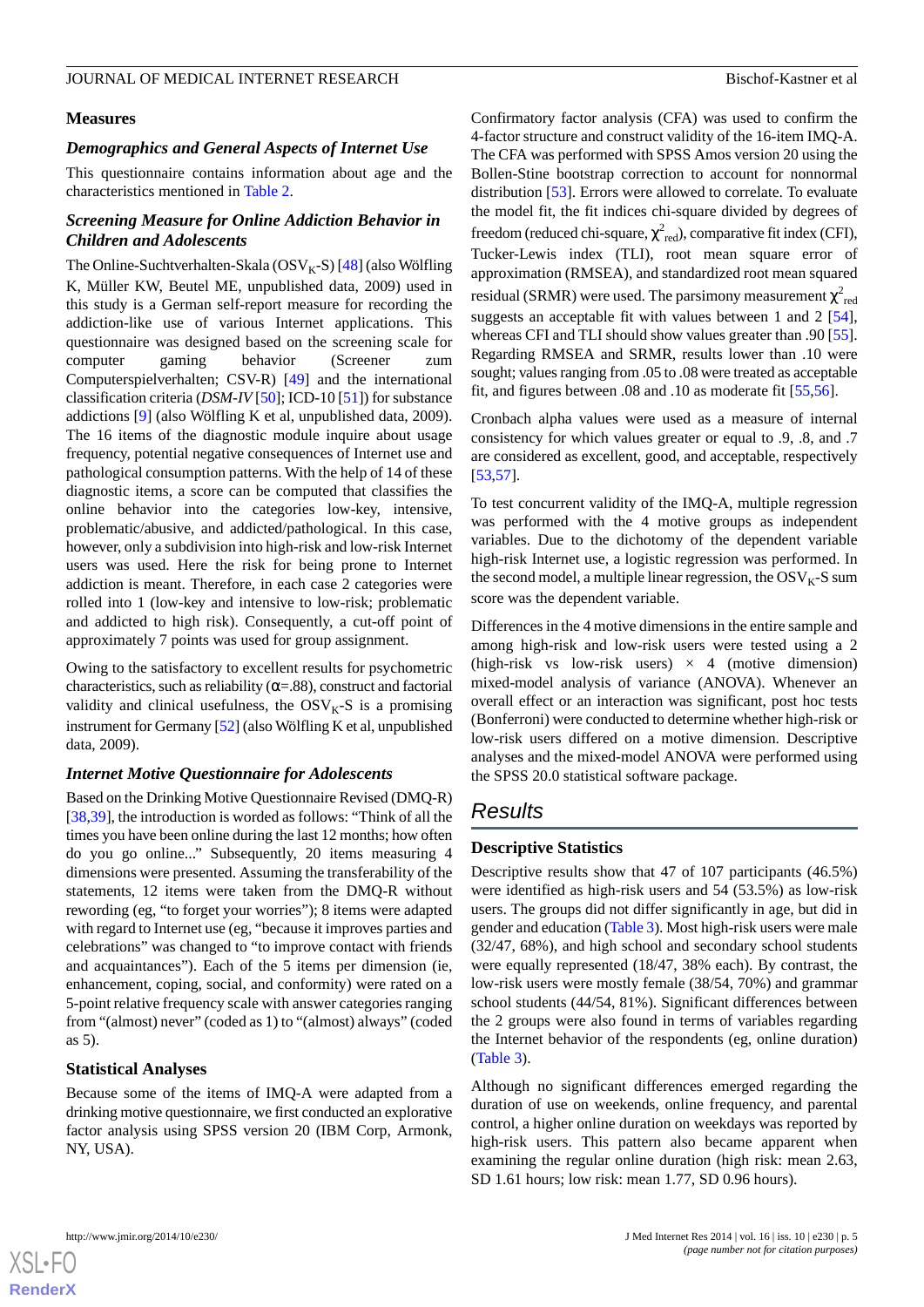<span id="page-5-0"></span>

|  |  |  | Table 3. Sociodemographic- and consumption-relevant characteristics of low-risk and high-risk adolescent Internet users $(N=107)$ . |  |
|--|--|--|-------------------------------------------------------------------------------------------------------------------------------------|--|
|--|--|--|-------------------------------------------------------------------------------------------------------------------------------------|--|

| Characteristics                                                    | Low risk<br>$(n=54)$ | High risk<br>$(n=47)$ | $\chi^2_{1}$ | $t_{99}$ | U      | $\boldsymbol{P}$ |
|--------------------------------------------------------------------|----------------------|-----------------------|--------------|----------|--------|------------------|
|                                                                    |                      |                       | 14.9         |          |        | < 0.001          |
| Male, $n$ $(\%)$                                                   | 16(29.6)             | 32(68.1)              |              |          |        |                  |
| Parental control, n (%)                                            | 8(14.8)              | 10(21.3)              | 0.7          |          |        | .40              |
| Age, mean $(SD)$                                                   | 15.94(1.31)          | 15.74(1.36)           |              | 0.752    |        | .45              |
| Internet use on weekdays (in hours), mean (SD)                     | 2.63(2.40)           | 5.00(4.14)            |              | $-2.685$ |        | .009             |
| Internet use at the weekend/on holidays (in hours),<br>mean $(SD)$ | 3.37(1.83)           | 3.68(2.60)            |              | $-0.482$ |        | .63              |
| Education, mean rank                                               | 40.47                | 63.10                 |              |          | 700.5  | < 0.001          |
| Online frequency, mean rank                                        | 52.08                | 49.76                 |              |          | 1210.5 | .46              |
| Online duration, mean rank                                         | 44.54                | 58.43                 |              |          | 920.0  | .01              |
| Online activity "information research", mean rank                  | 55.78                | 45.51                 |              |          | 1011.0 | .046             |

#### **Confirming the Four-Factor Structure**

To ensure that each item loaded on the dimension to which it theoretically belonged, we first conducted an explorative factor analysis (principal axes factor analysis, varimax rotation with Kaiser normalization). The Kaiser-Meyer-Olkin measure of sampling adequacy was .815; the Bartlett's test of sphericity was significant. The results of the principal axes factor analysis showed the items "because it helps you enjoy your free time,"

"so that others don't make fun of you," "to be in high spirits," and "to have more self-confidence" were not strongly related to any dimension. In addition, leaving out these items from the dimension to which they were intended to belong resulted in higher explained variances of the factors and thus in total [\(Table](#page-5-1) [4\)](#page-5-1). Consequently, only 16 items (4×4 solution) were included in the final version of the IMQ-A. The wording of all included items is provided in [Table 5.](#page-6-0)

<span id="page-5-1"></span>**Table 4.** Factor loadings of the 4 omitted items and coefficients of determination  $(R^2)$  of the factors from principal axes analysis following varimax rotation (n=70).

| Item                                         | Factor 1: coping | Factor 2: social | Factor 3: enhancement | Factor 4: conformity |
|----------------------------------------------|------------------|------------------|-----------------------|----------------------|
| Because it helps you to enjoy your free time | .329             | $-.344$          | .389                  | .229                 |
| So that others don't make fun of you         |                  | $-.336$          |                       | .360                 |
| To be in high spirits                        | .591             | $-.293$          | .412                  |                      |
| To have more self-confidence                 | .578             | $-.413$          |                       | .370                 |
| $R^2$ including the items                    | 29.2             | 13.6             | 9.6                   | 6.7                  |
| $R^2$ excluding the items                    | 29.0             | 15.6             | 10.2                  | 8.1                  |

The given identifiability (number of estimated parameters is lower than the number of sample moments; 40 <136) justifies the performance of a specified CFA [[54\]](#page-10-21). The CFA of the 16-item IMQ-A yielded significant factor loadings ranging from  $\lambda = 0.22$  to  $\lambda = 0.89$  ([Table 5](#page-6-0)). The factor coping had the highest item loadings, followed by the factor social. Consequently, these 2 factors also showed the highest internal consistencies. The factor conformity had the lowest loadings and internal

consistency. The highest correlation was found between enhancement and coping, the lowest between coping and social. The fit indexes  $\chi^2_{\text{red}}$ , CFI, and RMSEA suggested good model fit  $(\chi^2_{\text{red}}=1.5; \text{CFI} = .912; \text{RMSEA} = .071, 95\% \text{ CI}$  .045-.094). TLI and SRMR were very close to the recommended thresholds (TLI=.890; SRMR=.088); therefore, they indicated a merely acceptable fit [[54](#page-10-21)[-56](#page-10-23)].

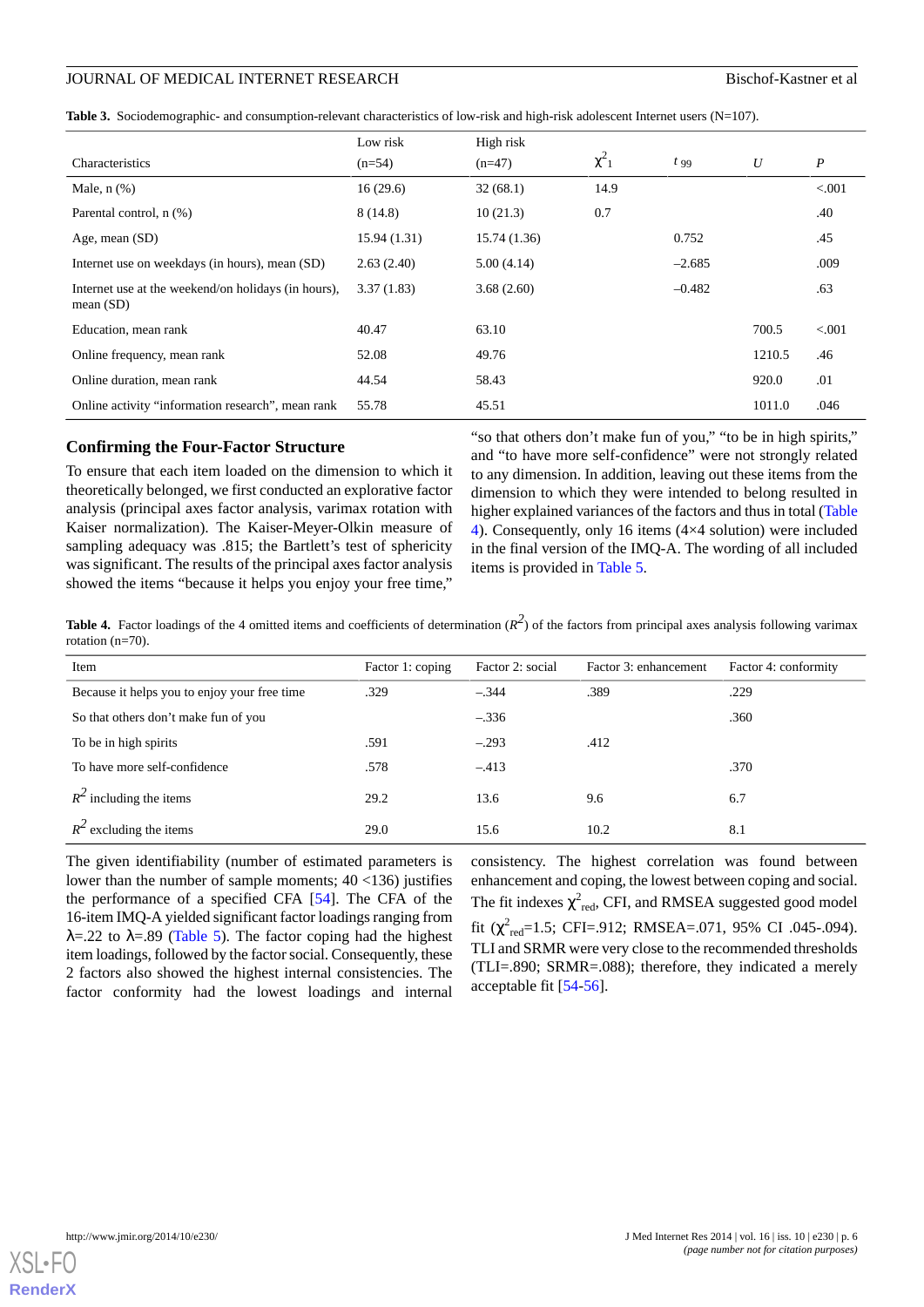#### JOURNAL OF MEDICAL INTERNET RESEARCH Bischof-Kastner et al.

<span id="page-6-0"></span>Table 5. Item factor loadings, item means, interfactor correlations, and internal consistencies as results of the confirmatory factor analysis to test the 4-factor structure of motives for Internet use.

| Items of the IMQ-A                                                  | Enhancement      | Coping         | Social   | Conformity $P$ |         | Mean (SD)  |
|---------------------------------------------------------------------|------------------|----------------|----------|----------------|---------|------------|
| How often do you go online $(r)$ :                                  |                  |                |          |                |         |            |
| Because it gives you a pleasant feeling?                            | .77              |                |          |                | < 0.001 | 2.60(1.21) |
| Because it is exciting?                                             | .63              |                |          |                | < 0.001 | 2.35(1.13) |
| To experience a feeling of exaltation?                              | .69              |                |          |                | < 0.001 | 1.68(0.88) |
| Simply because it is fun?                                           | .29              |                |          |                | .01     | 3.76(0.97) |
| To forget your worries?                                             |                  | .77            |          |                | < 0.001 | 2.33(1.14) |
| Because it helps you when you feel depressed or<br>irritated?       |                  | .74            |          |                | < 0.001 | 2.72(1.13) |
| To cheer yourself up when you are in a bad mood?                    |                  | .66            |          |                | < 0.001 | 2.87(1.11) |
| To forget about your problems?                                      |                  | .87            |          |                | < 0.001 | 2.40(1.20) |
| To come into contact with others?                                   |                  |                | .89      |                | < 0.001 | 3.51(1.35) |
| Because it is fun to be in contact with others?                     |                  |                | .65      |                | $< 001$ | 2.86(1.18) |
| To improve your contact with friends and acquain-<br>tances?        |                  |                | .82      |                | < .001  | 3.10(1.15) |
| To share a special occasion with friends?                           |                  |                | .55      |                | $< 001$ | 2.76(1.16) |
| Because your friends pressurized you to do it?                      |                  |                |          | .22            | .08     | 1.41(0.70) |
| Because you would like to belong to a certain<br>circle of friends? |                  |                |          | .75            | < 0.001 | 1.45(0.79) |
| To be liked by others?                                              |                  |                |          | .38            | .005    | 1.52(0.81) |
| To not feel excluded?                                               |                  |                |          | .61            | < 0.001 | 1.61(0.94) |
| Interfactor correlations, $r(P)$                                    |                  |                |          |                |         |            |
| Coping $\times$                                                     | $.66 \, (< 001)$ |                |          |                |         |            |
| Socialx                                                             | $-.38(.007)$     | $-.52 (< 001)$ |          |                |         |            |
| Conformity×                                                         | .32(.05)         | .30(.04)       | .10(.47) |                |         |            |
| Internal consistencies, Cronbach $\alpha$                           | .80              | .86            | .82      | .71            |         |            |

#### **Concurrent Validity of the IMQ-A**

<span id="page-6-1"></span>The logistic regression analysis revealed that enhancement and coping but not social and conformity were significantly related to high-risk Internet use [\(Table 6](#page-6-1)). The 4 motive dimensions explained approximately 50% of the variance in high-risk Internet use  $(R^2=49.6\%)$ . Testing the relationship between the 4 IMQ-A dimensions and the  $OSV<sub>K</sub>-S$  score revealed an effect of enhancement and coping as well as conformity [\(Table 6\)](#page-6-1), but not of social. The explained variance in the  $OSV<sub>K</sub>-S$  score was 33.8%.

Table 6. Motives for Internet use as predictors of problematic Internet use and the OSV<sub>K</sub>-S sum score.

| Motives     | Dysfunctional Internet use? (yes/no) |      | $OSVK$ -S sum score |      |  |
|-------------|--------------------------------------|------|---------------------|------|--|
|             | OR (95% CI)                          | D    | $\beta^a$           | P    |  |
| Social      | 0.85(0.77, 1.01)                     | .06  | $-.16$              | .09  |  |
| Enhancement | 1.33(1.08, 1.64)                     | .008 | .29                 | .004 |  |
| Coping      | 1.19(1.02, 1.40)                     | .03  | .22                 | .04  |  |
| Conformity  | 1.17(0.92, 1.48)                     | .21  | .22                 | .02  |  |

<sup>a</sup> Standardized regression weight (β).

# **Motive Ranking Orders**

In the entire sample, adolescents most frequently accessed the Internet due to social motives followed by enhancement or

[XSL](http://www.w3.org/Style/XSL)•FO **[RenderX](http://www.renderx.com/)**

coping motives [\(Figure 1\)](#page-7-0). Conformity motives rarely or never applied to participants.

Comparing the motive ranking order in both groups (high-risk and low-risk users), the 2×4 mixed-model ANOVA revealed a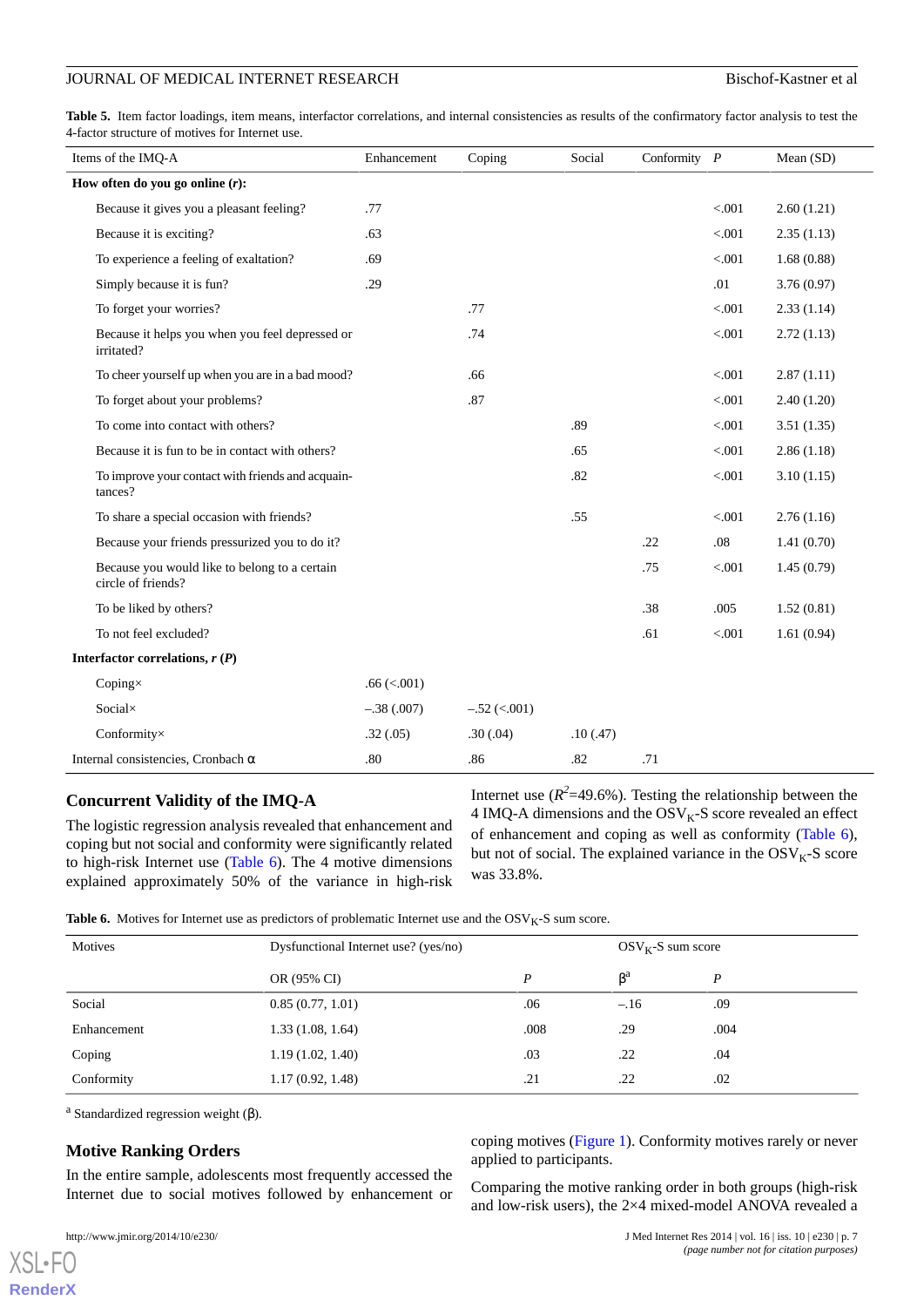group membership  $(F_{1, 101} = 15.317; P < .001)$  main effect (high risk > low risk) as well as an Internet motive dimension  $(F_{2.297}$  $_{101}$ =81.24; *P*<.001) main effect (social > enhancement > coping  $>$  conformity). These effects were qualified by a motive  $\times$  group interaction (*F*2.297, 101=27.196, *P*<.001). Post hoc (Bonferroni) tests revealed a significant difference for enhancement, coping, and social, but not for conformity ([Figure 1\)](#page-7-0). Members of the high-risk group were predominantly motivated internally in their Internet consumption (coping > enhancement > social > conformity), whereas low-risk users indicated both internal and external motives, but were primarily motivated socially (social  $>$  enhancement  $>$  coping  $>$  conformity).

<span id="page-7-0"></span>**Figure 1.** Comparison of the average scores of the 4 motive groups in the total sample and according to risk group. Shown are mean (SD). \* indicates *P*<0.001.



# *Discussion*

To provide a basis for early intervention and preventive measures, understanding the motives that drive intensive Internet use to become dysfunctional among adolescents is important. Therefore, the aim of this study was to develop the IMQ-A as a theory-based measurement for identifying the underlying motives for high-risk Internet use.

Because every adolescent uses the Internet daily [\[3](#page-8-2),[5](#page-8-3)[-7](#page-9-0)] and using the Internet is now regarded as the fourth cultural competence, the widespread nature of the Internet is undisputed. Because of this, distinguishing between intensive and dysfunctional adolescent Internet use becomes difficult. Studies regarding 3 other problematic behaviors of adolescents show that motives are a predictor for addictive behavior. Furthermore, motives are comparable across different cultures [[41](#page-10-10)[-43](#page-10-11),[58\]](#page-10-25), which could be explained by the link between motives and personality [[22](#page-9-14)[,24](#page-9-15)-[27](#page-9-16)[,58](#page-10-25)]. As a consequence, developing the IMQ-A based on a questionnaire that had already been developed and validated for different behaviors and cultures not only allows the underlying motives for high-risk Internet use to be identified, but it also offers starting points for developing preventive measures or early intervention programs as well as the chance to compare motivations for different behaviors across different cultures.

Testing the construct validity, the results of the CFA revealed an acceptable, but not outstanding, fit of the motives for Internet use from the 4-factor model. Two factors may be responsible for the comparatively low model fit. First, we used a rather small sample, which turned out to be quite heterogeneous because of the various different recruitment methods. Secondly,

[XSL](http://www.w3.org/Style/XSL)•FO **[RenderX](http://www.renderx.com/)**

IMQ-A items were developed based on an instrument constructed to measure drinking motives. Despite considerable similarities between Internet motives and drinking motives, the item "because your friends pressured you to do it," for instance, seems to be worded too actively and too strongly for the Internet context, which is reflected by a weak or nonsignificant item loading. Nevertheless, all the other items showed significant loadings on the expected scales. Moreover, at least satisfactory internal consistencies were obtained for all dimensions [[53\]](#page-10-20).

The results of the regression analyses support the concurrent validity of the IMQ-A. In accordance with the literature concerning drinking motives [\[59](#page-10-26)[,60](#page-10-27)] and gambling motives [[41\]](#page-10-10), enhancement and coping predicted the 2 criteria of dysfunctional Internet use (prediction of high-risk users and higher  $OSV<sub>K</sub>$ -S score). The consistency of results across the 2 indicators highlights the robustness of the findings and indicates that accessing the Internet frequently for internal emotion-regulation motives is more dysfunctional than social Internet use, which appears more recreational. Our findings showed that persons characterized as low-risk users seem to use the Internet mainly to meet social needs and maintain contacts. Consequently, it can be supposed that the Internet (as is the case with alcohol consumption or gambling) is also used as a method for regulating emotions, and when this motivation comes into play, Internet consumption may exceed the useful aspects.

Concluding from the results of the CFA and the regression analyses, construct and concurrent validity can be regarded as given. Therefore, it can be assumed that motives of adolescent Internet consumption can be measured using the developed questionnaire. By implication, the respondents' answers reveal that they use the Internet both for information research and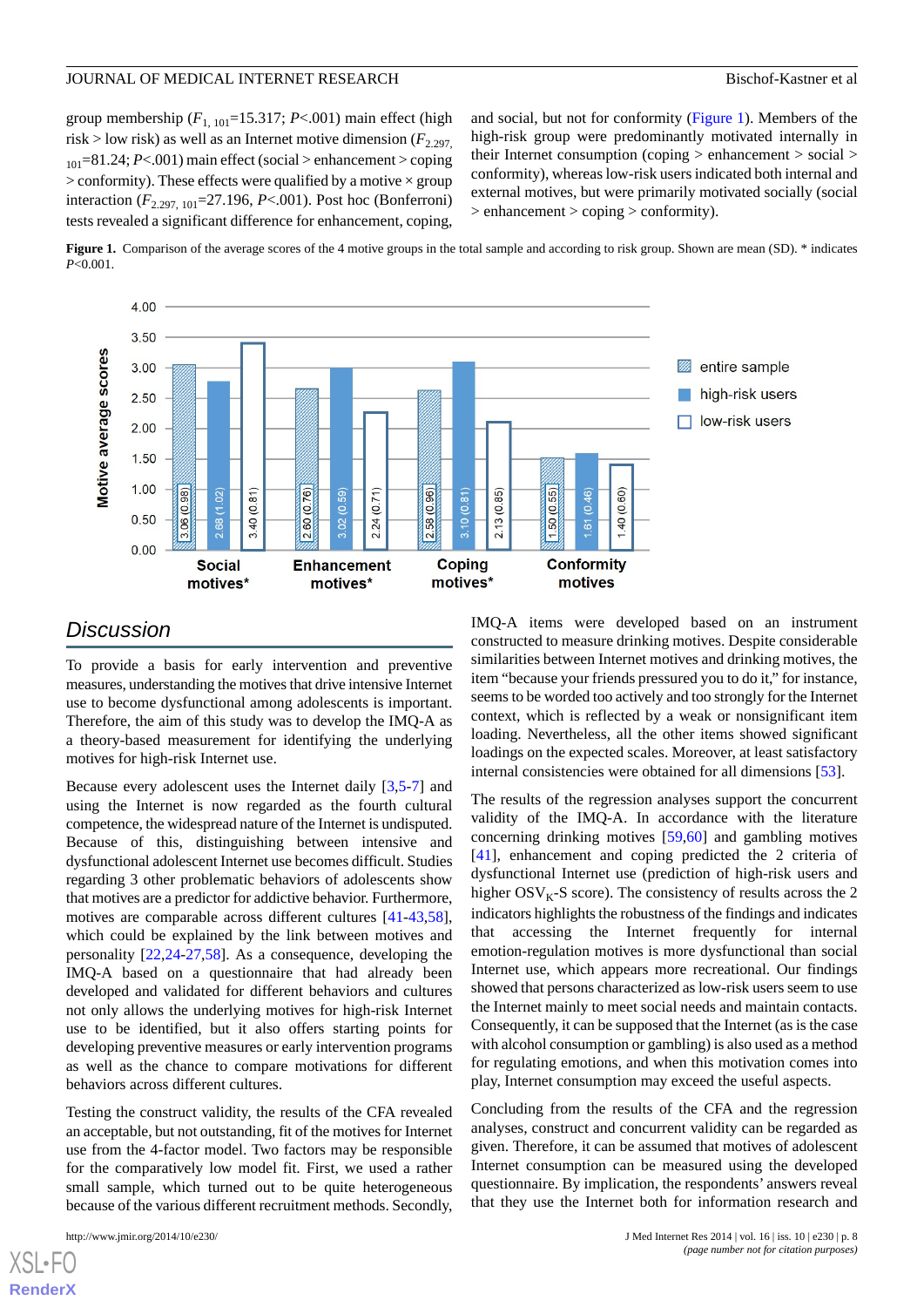#### JOURNAL OF MEDICAL INTERNET RESEARCH BISCHOF-Kastner et al.

reasons of social identity and integrity as well as for entertainment as defined by McQuail [\[19](#page-9-7),[20\]](#page-9-8).

The results regarding the motive ranking suggest that adolescents access the Internet primarily for positive motives (enhancement and social), whereas negative motives (coping and confirmatory) seem to have a minor impact. Interestingly, these results are consistent with the drinking motives literature [[38,](#page-10-5)[40](#page-10-7),[60](#page-10-27)[,61\]](#page-10-28). Further analogies to the field of drinking motives can be drawn [[40\]](#page-10-7) based on the results of group-specific analysis. Thus, high-risk users mainly accessed the Internet for internal motives, whereas low-risk users indicated both internal and external motives, but were primarily motivated socially.

Although the presented results demonstrate the psychometric qualities of the IMQ-A to assess adolescent motives for accessing the Internet, it is likely that there are other motives for accessing the Internet besides affective change, such as gaming or knowledge acquisition [\[3](#page-8-2)[-5](#page-8-3)[,22](#page-9-14)[-25\]](#page-9-17). Another limitation is the small sample size and the fact that the current sample is not representative of all Internet users in this age group. For example, compared with other studies [[12-](#page-9-4)[17](#page-9-5)], the prevalence of dysfunctional Internet users (46.5%) indicates an overrepresentation of problematic users. One explanation could be the Web-based data collection method as well as the fact that 2  $OSV<sub>K</sub>$ -S categories were rolled into 1 (problematic and addicted to high risk).

Consequently, we recommend further validation of the IMQ-A with larger sample sizes, possibly including other cultures or parts of Germany. Moreover, in the presented survey, the IMQ-A was applied to a nonclinical sample. For this reason, it remains unclear to what extent the questionnaire can be used in a clinical sample. Future longitudinal studies are recommended to further examine the predictive validity. In this way, tests could be conducted to see whether the IMQ-A predicts future Internet use behavior among adolescents.

Despite the described limitations, the IMQ-A appears to be a valid and reliable instrument to assess motives related to adolescent Internet use. This questionnaire could serve as a basis on which to develop preventive measures or early intervention programs dealing especially with internal motives of Internet consumption.

In the clinical field, the IMQ-A can help to identify the motives of dysfunctional Internet consumption and establish individual intervention aspects for developing alternative coping strategies for coping users, for example.

# **Acknowledgments**

The authors would like to thank all respondents for taking part in the study. Furthermore, the authors wish to express their gratitude to the Bavarian Academy for Addiction and Health (Bayerische Akademie für Sucht- und Gesundheitsfragen eV; BAS) for providing funding.

#### <span id="page-8-4"></span>**Conflicts of Interest**

None declared.

# <span id="page-8-5"></span>**Multimedia Appendix 1**

The Internet Motive Questionnaire for Adolescents (IMQ-A; German version).

[[PDF File \(Adobe PDF File\), 59KB-Multimedia Appendix 1](https://jmir.org/api/download?alt_name=jmir_v16i10e230_app1.pdf&filename=7a10edecbb3edb048965d34eb1d5a9b1.pdf)]

#### **Multimedia Appendix 2**

<span id="page-8-0"></span>The Internet Motive Questionnaire for Adolescents (IMQ-A; English version).

<span id="page-8-1"></span>[[PDF File \(Adobe PDF File\), 59KB-Multimedia Appendix 2](https://jmir.org/api/download?alt_name=jmir_v16i10e230_app2.pdf&filename=04c53d6d76c7366b03d3535b01b7a029.pdf)]

#### **References**

- <span id="page-8-2"></span>1. Prensky M. Digital natives, digital immigrants. In: Blair K, Almjeld J, Murphy RM, editors. Cross Currents: Cultures, Communities, Technologies. Boston: Wadsworth; 2006:45-51.
- 2. Joiner R, Gavin J, Brosnan M, Cromby J, Gregory H, Guiller J, et al. Comparing first and second generation digital natives' Internet use, Internet anxiety, and Internet identification. Cyberpsychol Behav Soc Netw 2013 Jul;16(7):549-552. [doi: [10.1089/cyber.2012.0526](http://dx.doi.org/10.1089/cyber.2012.0526)] [Medline: [23675995](http://www.ncbi.nlm.nih.gov/entrez/query.fcgi?cmd=Retrieve&db=PubMed&list_uids=23675995&dopt=Abstract)]
- <span id="page-8-3"></span>3. Livingstone S, Haddon L, Görzig A, Ólafsson K. Risks and safety on the internet: the perspective of European children. Full Findings. London: EU Kids Online; 2011. URL: [http://www.lse.ac.uk/media%40lse/research/EUKidsOnline/](http://www.lse.ac.uk/media%40lse/research/EUKidsOnline/EU%20Kids%20II%20%282009-11%29/EUKidsOnlineIIReports/D4FullFindings.pdf) [EU%20Kids%20II%20%282009-11%29/EUKidsOnlineIIReports/D4FullFindings.pdf](http://www.lse.ac.uk/media%40lse/research/EUKidsOnline/EU%20Kids%20II%20%282009-11%29/EUKidsOnlineIIReports/D4FullFindings.pdf) [accessed 2014-02-02] [[WebCite](http://www.webcitation.org/

                                    6N5UJ51Tp) [Cache ID 6N5UJ51Tp](http://www.webcitation.org/

                                    6N5UJ51Tp)]
- 4. comScore. 2012. The European digital day URL: <http://www.comscoredatamine.com/2012/09/the-european-digital-day/> [accessed 2014-02-02] [\[WebCite Cache ID 6N5XgFlhT\]](http://www.webcitation.org/

                                    6N5XgFlhT)
- 5. Rathgeb T. Basisuntersuchung zum Medienumgang 12- bis 19-Jähriger in Deutschland [Baseline study for media exposure of 12- up to 19-year-old in Germany]. Deutschland: Jugend, Information, (Multi-)Media (JIM); 2012. URL: [http://www.](http://www.mpfs.de/fileadmin/JIM-pdf12/JIM2012_Endversion.pdf) [mpfs.de/fileadmin/JIM-pdf12/JIM2012\\_Endversion.pdf](http://www.mpfs.de/fileadmin/JIM-pdf12/JIM2012_Endversion.pdf) [accessed 2013-12-09] [\[WebCite Cache ID 6Ljz07uYs](http://www.webcitation.org/

                                    6Ljz07uYs)]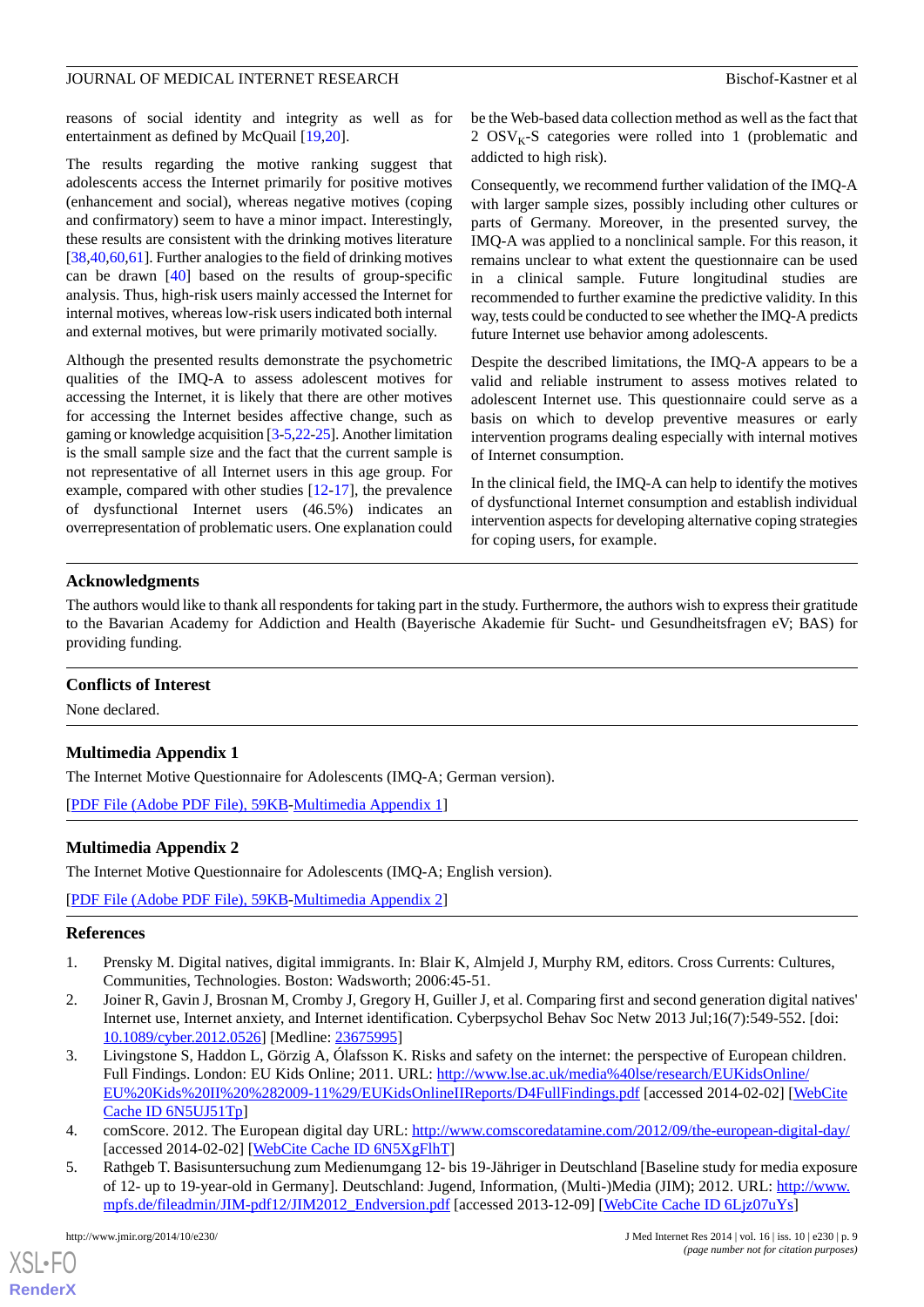### JOURNAL OF MEDICAL INTERNET RESEARCH BISChof-Kastner et al.

- <span id="page-9-1"></span>6. Bundesverband Informationswirtschaft, Telekommunikation und neue Medien eV. Jugend 2.0. Eine repräsentative Untersuchung zum Internetverhalten von 10- bis 18-Jährigen [A representative online behavior study concerning 10- up to 18-year-old]. Berlin: BITKOM; 2011. URL: [http://www.bitkom.org/files/documents/BITKOM\\_Studie\\_Jugend\\_2.0.pdf](http://www.bitkom.org/files/documents/BITKOM_Studie_Jugend_2.0.pdf) [accessed 2013-12-09] [\[WebCite Cache ID 6LjzGjgcv\]](http://www.webcitation.org/

                                    6LjzGjgcv)
- <span id="page-9-0"></span>7. Livingstone S. Children and the Internet. Cambridge: Polity; 2009.
- 8. Kuntsche E, Simons-Morton B, ter Bogt T, Queija IS, Tinoco VM, Gaspar de Matos M, HBSC Peer Culture Focus Group. Electronic media communication with friends from 2002 to 2006 and links to face-to-face contacts in adolescence: an HBSC study in 31 European and North American countries and regions. Int J Public Health 2009 Sep;54 Suppl 2:243-250 [[FREE Full text](http://europepmc.org/abstract/MED/19623474)] [doi: [10.1007/s00038-009-5416-6\]](http://dx.doi.org/10.1007/s00038-009-5416-6) [Medline: [19623474](http://www.ncbi.nlm.nih.gov/entrez/query.fcgi?cmd=Retrieve&db=PubMed&list_uids=19623474&dopt=Abstract)]
- <span id="page-9-13"></span><span id="page-9-2"></span>9. Müller KW, Wölfling K. Pathologische Computerspiel- und Internetnutzung - Der Forschungsstand zu Phänomenologie, Epidemiologie, Diagnostik und Komorbidität. Suchtmedizin 2010;12(01):45-55. [doi: [10.1055/s-0031-1275314](http://dx.doi.org/10.1055/s-0031-1275314)]
- <span id="page-9-3"></span>10. Beutel ME, Brähler E, Glaesmer H, Kuss DJ, Wölfling K, Müller KW. Regular and problematic leisure-time Internet use in the community: results from a German population-based survey. Cyberpsychol Behav Soc Netw 2011 May;14(5):291-296. [doi: [10.1089/cyber.2010.0199\]](http://dx.doi.org/10.1089/cyber.2010.0199) [Medline: [21067277\]](http://www.ncbi.nlm.nih.gov/entrez/query.fcgi?cmd=Retrieve&db=PubMed&list_uids=21067277&dopt=Abstract)
- <span id="page-9-4"></span>11. American Psychiatric Association. Diagnostic and Statistical Manual of Mental Disorders (DSM-5). Arlington, VA: Amer Psychiatric Pub; 2013.
- 12. Dreier M, Tzavela E, Wölfling K, Mavromati F, Duven E, Karakitsou C, et al. 1653 The developemnt of adaptive and maladaptive patterns of internet use among european adolescents at risk for internet addictive behaviors: a grounded theory inquiry. Eur Psychiat 2013 Jan;28(1):1-10. [doi: [10.1016/S0924-9338\(13\)76643-4](http://dx.doi.org/10.1016/S0924-9338(13)76643-4)]
- 13. Cao F, Su L. Internet addiction among Chinese adolescents: prevalence and psychological features. Child Care Health Dev 2007 May;33(3):275-281. [doi: [10.1111/j.1365-2214.2006.00715.x\]](http://dx.doi.org/10.1111/j.1365-2214.2006.00715.x) [Medline: [17439441\]](http://www.ncbi.nlm.nih.gov/entrez/query.fcgi?cmd=Retrieve&db=PubMed&list_uids=17439441&dopt=Abstract)
- 14. Villella C, Martinotti G, Di Nicola M, Cassano M, La Torre G, Gliubizzi MD, et al. Behavioural addictions in adolescents and young adults: results from a prevalence study. J Gambl Stud 2011 Jun;27(2):203-214. [doi: [10.1007/s10899-010-9206-0\]](http://dx.doi.org/10.1007/s10899-010-9206-0) [Medline: [20559694](http://www.ncbi.nlm.nih.gov/entrez/query.fcgi?cmd=Retrieve&db=PubMed&list_uids=20559694&dopt=Abstract)]
- <span id="page-9-5"></span>15. Sasmaz T, Oner S, Kurt A, Yapici G, Yazici AE, Bugdayci R, et al. Prevalence and risk factors of Internet addiction in high school students. Eur J Public Health 2014 Feb; 24(1): 15-20. [doi: [10.1093/eurpub/ckt051](http://dx.doi.org/10.1093/eurpub/ckt051)] [Medline: [23722862](http://www.ncbi.nlm.nih.gov/entrez/query.fcgi?cmd=Retrieve&db=PubMed&list_uids=23722862&dopt=Abstract)]
- <span id="page-9-6"></span>16. Hawi NS. Internet addiction among adolescents in Lebanon. Comput Hum Behav 2012 May;28(3):1044-1053. [doi: [10.1016/j.chb.2012.01.007\]](http://dx.doi.org/10.1016/j.chb.2012.01.007)
- <span id="page-9-7"></span>17. Siomos KE, Dafouli ED, Braimiotis DA, Mouzas OD, Angelopoulos NV. Internet addiction among Greek adolescent students. Cyberpsychol Behav 2008 Dec;11(6):653-657. [doi: [10.1089/cpb.2008.0088](http://dx.doi.org/10.1089/cpb.2008.0088)] [Medline: [18991535\]](http://www.ncbi.nlm.nih.gov/entrez/query.fcgi?cmd=Retrieve&db=PubMed&list_uids=18991535&dopt=Abstract)
- <span id="page-9-9"></span><span id="page-9-8"></span>18. Gentile DA, Choo H, Liau A, Sim T, Li D, Fung D, et al. Pathological video game use among youths: a two-year longitudinal study. Pediatrics 2011 Feb;127(2):319-329 [\[FREE Full text\]](http://pediatrics.aappublications.org/cgi/pmidlookup?view=long&pmid=21242221) [doi: [10.1542/peds.2010-1353](http://dx.doi.org/10.1542/peds.2010-1353)] [Medline: [21242221](http://www.ncbi.nlm.nih.gov/entrez/query.fcgi?cmd=Retrieve&db=PubMed&list_uids=21242221&dopt=Abstract)]
- <span id="page-9-14"></span>19. Reimer M. Eskapismus-Konzept [Escapism concept]. In: Sander U, Gross F, Hugger KU, editors. Handbuch Medienpädagogik. Wiesbaden: Verlag für Sozialwissenschaften; 2008:297-300.
- 20. McQuail D. McQuail's Mass Communication Theory. London: Sage Publications Ltd; 2010.
- 21. Sargent SL. Internet Motives Questionnaire. In: Reynolds RA, Woods RA, Baker JD, editors. Handbook of Research on Electronic Surveys and Measurements. London: IGI Global; 2007:371-375.
- <span id="page-9-15"></span>22. Papacharissi Z, Rubin AM. Predictors of Internet use. Journal Broadcast Electron 2000 Jun;44(2):175-196. [doi: [10.1207/s15506878jobem4402\\_2\]](http://dx.doi.org/10.1207/s15506878jobem4402_2)
- <span id="page-9-17"></span>23. Flaherty LM, Pearce KJ, Rubin RB. Internet and face - to - face communication: not functional alternatives. Comm Q 1998 Jun;46(3):250-268. [doi: [10.1080/01463379809370100](http://dx.doi.org/10.1080/01463379809370100)]
- <span id="page-9-16"></span>24. Swickert RJ, Hittner JB, Harris JL, Herring JA. Relationships among Internet use, personality, and social support. Comp Hum Behav 2002 Jul;18(4):437-451. [doi: [10.1016/S0747-5632\(01\)00054-1](http://dx.doi.org/10.1016/S0747-5632(01)00054-1)]
- 25. Hamburger Y, Ben-Artzi E. The relationship between extraversion and neuroticism and the different uses of the Internet. Comput Hum Behav 2000 Jul;16(4):441-449. [doi: [10.1016/S0747-5632\(00\)00017-0\]](http://dx.doi.org/10.1016/S0747-5632(00)00017-0)
- <span id="page-9-10"></span>26. Tuten TL, Bosnjak M. Understanding differences in Web usage: the role of need for cognition and the five-factor model of personality. Soc Behav Personal 2001 Jan 01;29(4):391-398. [doi: [10.2224/sbp.2001.29.4.391\]](http://dx.doi.org/10.2224/sbp.2001.29.4.391)
- <span id="page-9-11"></span>27. Hetzel-Riggin MD, Pritchard JR. Predicting problematic Internet use in men and women: the contributions of psychological distress, coping style, and body esteem. Cyberpsychol Behav Soc Netw 2011 Sep;14(9):519-525. [doi: [10.1089/cyber.2010.0314](http://dx.doi.org/10.1089/cyber.2010.0314)] [Medline: [21342011](http://www.ncbi.nlm.nih.gov/entrez/query.fcgi?cmd=Retrieve&db=PubMed&list_uids=21342011&dopt=Abstract)]
- <span id="page-9-12"></span>28. Choi J, Watt J, Dekkers A, Park SH. Motives of internet uses: Crosscultural perspective - the US, the Netherlands, and S Korea. 2004. URL: <http://hbo-kennisbank.uvt.nl/cgi/fontys/show.cgi?fid=49> [accessed 2013-12-09] [[WebCite Cache ID](http://www.webcitation.org/

                                    6Lk0DuVog) [6Lk0DuVog\]](http://www.webcitation.org/

                                    6Lk0DuVog)
- 29. Young KS. Internet addiction: the emergence of a new clinical disorder. Cyberpsychol Behav 1998 Jan;1(3):237-244. [doi: [10.1089/cpb.1998.1.237](http://dx.doi.org/10.1089/cpb.1998.1.237)]
- 30. Widyanto L, McMurran M. The psychometric properties of the internet addiction test. Cyberpsychol Behav 2004 Aug;7(4):443-450. [doi: [10.1089/cpb.2004.7.443](http://dx.doi.org/10.1089/cpb.2004.7.443)] [Medline: [15331031](http://www.ncbi.nlm.nih.gov/entrez/query.fcgi?cmd=Retrieve&db=PubMed&list_uids=15331031&dopt=Abstract)]
- 31. Khazaal Y, Billieux J, Thorens G, Khan R, Louati Y, Scarlatti E, et al. French validation of the internet addiction test. Cyberpsychol Behav 2008 Dec;11(6):703-706. [doi: [10.1089/cpb.2007.0249](http://dx.doi.org/10.1089/cpb.2007.0249)] [Medline: [18954279](http://www.ncbi.nlm.nih.gov/entrez/query.fcgi?cmd=Retrieve&db=PubMed&list_uids=18954279&dopt=Abstract)]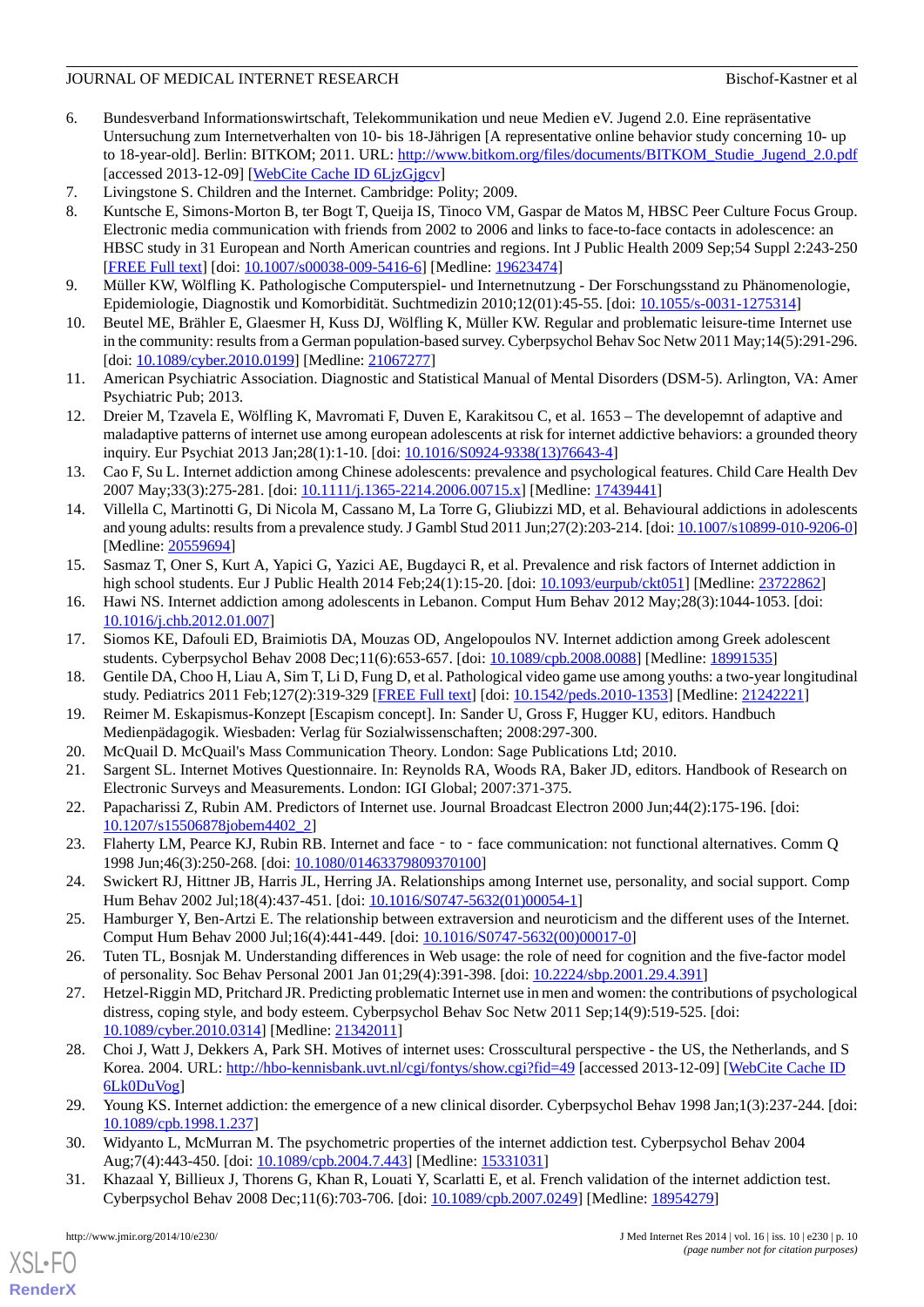#### JOURNAL OF MEDICAL INTERNET RESEARCH BISChof-Kastner et al.

- 32. Barke A, Nyenhuis N, Kröner-Herwig B. The German version of the internet addiction test: A validation study. Cyberpsychol Behav Soc Netw 2012;15(10):534-542. [doi: [10.1089/cyber.2011.0616\]](http://dx.doi.org/10.1089/cyber.2011.0616) [Medline: [23002984\]](http://www.ncbi.nlm.nih.gov/entrez/query.fcgi?cmd=Retrieve&db=PubMed&list_uids=23002984&dopt=Abstract)
- <span id="page-10-1"></span><span id="page-10-0"></span>33. Faraci P, Craparo G, Messina R, Severino S. Internet Addiction Test (IAT): Which is the best factorial solution? J Med Internet Res 2013;15(10):e225 [\[FREE Full text\]](http://www.jmir.org/2013/10/e225/) [doi: [10.2196/jmir.2935\]](http://dx.doi.org/10.2196/jmir.2935) [Medline: [24184961](http://www.ncbi.nlm.nih.gov/entrez/query.fcgi?cmd=Retrieve&db=PubMed&list_uids=24184961&dopt=Abstract)]
- <span id="page-10-2"></span>34. McClelland DC. Human Motivation. Cambridge, UK: Cambridge University Press; 1987.
- 35. Demetrovics Z, Urbán R, Nagygyörgy K, Farkas J, Zilahy D, Mervó B, et al. Why do you play? The development of the motives for online gaming questionnaire (MOGQ). Behav Res Methods 2011;43(3):814-825. [doi: [10.3758/s13428-011-0091-y\]](http://dx.doi.org/10.3758/s13428-011-0091-y) [Medline: [21487899](http://www.ncbi.nlm.nih.gov/entrez/query.fcgi?cmd=Retrieve&db=PubMed&list_uids=21487899&dopt=Abstract)]
- <span id="page-10-4"></span><span id="page-10-3"></span>36. Cox WM, Klinger E. A motivational model of alcohol use. J Abnorm Psychol 1988;97(2):168-180. [Medline: [3290306\]](http://www.ncbi.nlm.nih.gov/entrez/query.fcgi?cmd=Retrieve&db=PubMed&list_uids=3290306&dopt=Abstract)
- <span id="page-10-5"></span>37. Cox WM, Klinger E. Incentive motivation, affective change in alcohol use: A model. In: Why People Drink: Parameters of Alcohol as a Reinforcer. New York: Gardner Press; 1990:291-314.
- <span id="page-10-9"></span>38. Cooper ML. Motivations for alcohol use among adolescents: Development and validation of a four-factor model. PsycholAssessment 1994;6(2):117-128. [doi: [10.1037/1040-3590.6.2.117\]](http://dx.doi.org/10.1037/1040-3590.6.2.117)
- <span id="page-10-7"></span>39. Kuntsche E, Knibbe R, Gmel G, Engels R. Replication and validation of the Drinking Motive Questionnaire Revised (DMQ-R, Cooper, 1994) among adolescents in Switzerland. Eur Addict Res 2006;12(3):161-168. [doi: [10.1159/000092118\]](http://dx.doi.org/10.1159/000092118) [Medline: [16778437](http://www.ncbi.nlm.nih.gov/entrez/query.fcgi?cmd=Retrieve&db=PubMed&list_uids=16778437&dopt=Abstract)]
- <span id="page-10-10"></span>40. Wurdak M, Dörfler T, Eberhard M, Wolstein J. Tagebuchstudie zu Trinkmotiven, Affektivität und Alkoholkonsum bei Jugendlichen. Sucht 2010;56(3-4):175-182. [doi: [10.1055/s-0031-1284504\]](http://dx.doi.org/10.1055/s-0031-1284504)
- <span id="page-10-6"></span>41. Stewart SH, Zack M. Development and psychometric evaluation of a three-dimensional Gambling Motives Questionnaire. Addiction 2008 Jul;103(7):1110-1117. [doi: [10.1111/j.1360-0443.2008.02235.x](http://dx.doi.org/10.1111/j.1360-0443.2008.02235.x)] [Medline: [18554344](http://www.ncbi.nlm.nih.gov/entrez/query.fcgi?cmd=Retrieve&db=PubMed&list_uids=18554344&dopt=Abstract)]
- <span id="page-10-11"></span><span id="page-10-8"></span>42. Cooper ML, Shapiro CM, Powers AM. Motivations for sex and risky sexual behavior among adolescents and young adults: a functional perspective. J Pers Soc Psychol 1998 Dec;75(6):1528-1558. [Medline: [9914665\]](http://www.ncbi.nlm.nih.gov/entrez/query.fcgi?cmd=Retrieve&db=PubMed&list_uids=9914665&dopt=Abstract)
- <span id="page-10-12"></span>43. Kuntsche E, le Mével L, Berson I. Development and Validation of the Motives for Listening to Music Questionnaire. MLMQ 2014 (forthcoming).
- <span id="page-10-13"></span>44. Kuntsche E, Kuntsche S. Development and validation of the Drinking Motive Questionnaire Revised Short Form (DMQ-R SF). J Clin Child Adolesc Psychol 2009 Nov;38(6):899-908. [doi: [10.1080/15374410903258967](http://dx.doi.org/10.1080/15374410903258967)] [Medline: [20183672\]](http://www.ncbi.nlm.nih.gov/entrez/query.fcgi?cmd=Retrieve&db=PubMed&list_uids=20183672&dopt=Abstract)
- <span id="page-10-14"></span>45. SosciSurvey. OnlineFragebogen URL:<https://www.soscisurvey.de/> [accessed 2014-07-28] [\[WebCite Cache ID 6ROmclFQq\]](http://www.webcitation.org/

                                    6ROmclFQq)
- 46. Riva G, Teruzzi T, Anolli L. The use of the internet in psychological research: comparison of online and offline questionnaires. Cyberpsychol Behav 2003 Feb;6(1):73-80. [doi: [10.1089/109493103321167983](http://dx.doi.org/10.1089/109493103321167983)] [Medline: [12650565\]](http://www.ncbi.nlm.nih.gov/entrez/query.fcgi?cmd=Retrieve&db=PubMed&list_uids=12650565&dopt=Abstract)
- <span id="page-10-15"></span>47. Thielsch MT. Ästhetik von Websites. Wahrnehmung von Ästhetik und deren Beziehung zu Inhalt, Usability und Persönlichkeitsmerkmalen. Aesthetics of websites. Perception of aesthetics and its relationship to content, usability and personality trait. Münster: Monsenstein und Vannerdat Wissenschaft; 2008.
- <span id="page-10-16"></span>48. Müller KW, Glaesmer H, Brähler E, Woelfling K, Beutel ME. Prevalence of internet addiction in the general population: results from a German population-based survey. Behav Inform Technol 2013 Aug 15;33(7):757-766. [doi: [10.1080/0144929X.2013.810778](http://dx.doi.org/10.1080/0144929X.2013.810778)]
- <span id="page-10-19"></span><span id="page-10-18"></span><span id="page-10-17"></span>49. Wölfling K, Müller KW, Beutel M. [Reliability and validity of the Scale for the Assessment of Pathological Computer-Gaming (CSV-S)]. Psychother Psychosom Med Psychol 2011 May;61(5):216-224. [doi: [10.1055/s-0030-1263145\]](http://dx.doi.org/10.1055/s-0030-1263145) [Medline: [20878599](http://www.ncbi.nlm.nih.gov/entrez/query.fcgi?cmd=Retrieve&db=PubMed&list_uids=20878599&dopt=Abstract)]
- <span id="page-10-20"></span>50. Saß H, Wittchen HU, Zaudig M, Houben I. Diagnostisches und Statistisches Manual Psychischer Störungen, Text revision (DSM-IV-TR). Göttingen: Hogrefe; 2003.
- <span id="page-10-22"></span><span id="page-10-21"></span>51. Dilling H, Mombour W, Schmidt MH. International Classification of Diseases (ICD). German Version. Bern: Huber; 2009.
- <span id="page-10-23"></span>52. Steffen S, Peukert P, Petersen KU, Batra A. Messverfahren zur Erfassung der Internetsucht. Sucht 2012 Dec;58(6):401-413. [doi: [10.1024/0939-5911.a000217\]](http://dx.doi.org/10.1024/0939-5911.a000217)
- <span id="page-10-24"></span>53. Bühner M. Einführung in die Test- und Fragebogenkonstruktion. München: Pearson Studium; 2010.
- <span id="page-10-25"></span>54. Hair JF, Black WC, Babin BJ, Anderson RE. Multivariate Data Analysis. Upper Saddle River, NJ: Prentice Hall; 2010.
- 55. Kline RB. Principles and Practice of Structural Equation Modeling. New York: The Guilford Press; 2005.
- <span id="page-10-26"></span>56. Browne MW, Cudeck R. Alternative ways of assessing model fit. In: Bollen KA, Long JS, editors. Testing Structural Equation Models. Newbury Park: Sage; 1993:136-161.
- <span id="page-10-27"></span>57. Nunnally JC, Bernstein IH. Psychometric Theory. New York: McGraw-Hill; 1994.
- <span id="page-10-28"></span>58. Kuntsche E, Stewart SH, Cooper ML. How stable is the motive-alcohol use link? A cross-national validation of the Drinking Motives Questionnaire Revised among adolescents from Switzerland, Canada, and the United States. J Stud Alcohol Drugs 2008 May;69(3):388-396. [Medline: [18432381\]](http://www.ncbi.nlm.nih.gov/entrez/query.fcgi?cmd=Retrieve&db=PubMed&list_uids=18432381&dopt=Abstract)
- 59. Cooper ML, Russell M, Skinner JB, Windle M. Development and validation of a three-dimensional measure of drinking motives. Psychol Assessment 1992;4(2):123-132. [doi: [10.1037/1040-3590.4.2.123\]](http://dx.doi.org/10.1037/1040-3590.4.2.123)
- 60. Kuntsche E, Knibbe R, Gmel G, Engels R. Why do young people drink? A review of drinking motives. Clin Psychol Rev 2005 Nov; 25(7): 841-861. [doi: 10.1016/j.cpr. 2005.06.002] [Medline: [16095785](http://www.ncbi.nlm.nih.gov/entrez/query.fcgi?cmd=Retrieve&db=PubMed&list_uids=16095785&dopt=Abstract)]
- 61. Stumpp G, Stauber B, Reinl H. JuR Einflussfaktoren, Motivation und Anreize zum Rauschtrinken bei Jugendlichen [Influencing factors, motivation and inducement for binge-drinking of adolescents]. Berlin: Bundesministerium für Gesundheit; 2009. URL: [http://drogenbeauftragte.de/fileadmin/dateien-dba/DrogenundSucht/Alkohol/Downloads/](http://drogenbeauftragte.de/fileadmin/dateien-dba/DrogenundSucht/Alkohol/Downloads/Studie_Rauschtrinken_Uni_Tuebingen_090401_Drogenbeauftragte.pdf)